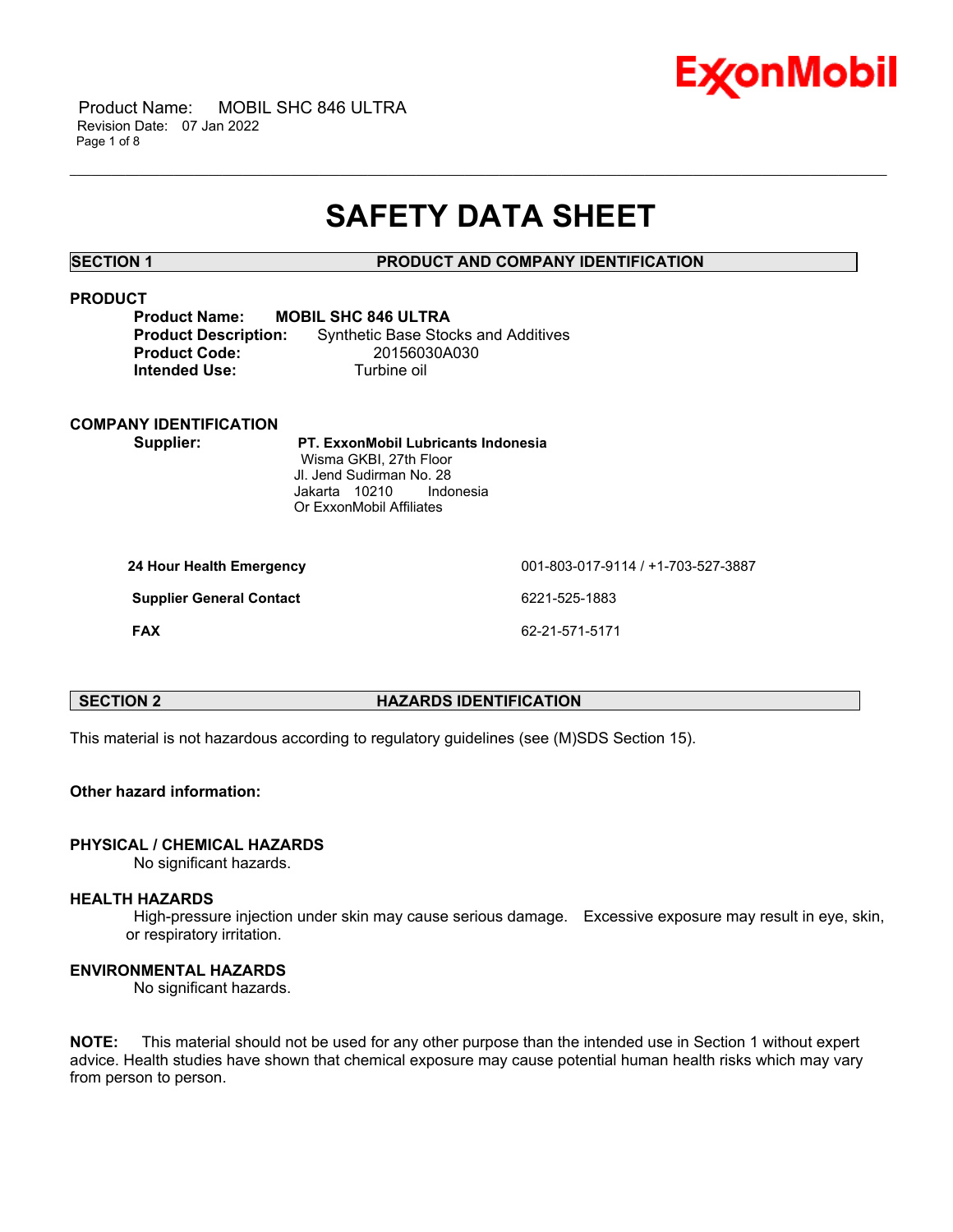

 Product Name: MOBIL SHC 846 ULTRA Revision Date: 07 Jan 2022 Page 2 of 8

#### **SECTION 3 COMPOSITION / INFORMATION ON INGREDIENTS**

This material is defined as a mixture.

### **No Hazardous Substance(s) or Complex Substance(s) required for disclosure.**

# **SECTION 4 FIRST AID MEASURES**

\_\_\_\_\_\_\_\_\_\_\_\_\_\_\_\_\_\_\_\_\_\_\_\_\_\_\_\_\_\_\_\_\_\_\_\_\_\_\_\_\_\_\_\_\_\_\_\_\_\_\_\_\_\_\_\_\_\_\_\_\_\_\_\_\_\_\_\_\_\_\_\_\_\_\_\_\_\_\_\_\_\_\_\_\_\_\_\_\_\_\_\_\_\_\_\_\_\_\_\_\_\_\_\_\_\_\_\_\_\_\_\_\_\_\_\_\_\_

#### **INHALATION**

Remove from further exposure. For those providing assistance, avoid exposure to yourself or others. Use adequate respiratory protection. If respiratory irritation, dizziness, nausea, or unconsciousness occurs, seek immediate medical assistance. If breathing has stopped, assist ventilation with a mechanical device or use mouth-to-mouth resuscitation.

# **SKIN CONTACT**

Wash contact areas with soap and water. If product is injected into or under the skin, or into any part of the body, regardless of the appearance of the wound or its size, the individual should be evaluated immediately by a physician as a surgical emergency. Even though initial symptoms from high pressure injection may be minimal or absent, early surgical treatment within the first few hours may significantly reduce the ultimate extent of injury.

# **EYE CONTACT**

Flush thoroughly with water. If irritation occurs, get medical assistance.

### **INGESTION**

First aid is normally not required. Seek medical attention if discomfort occurs.

### **NOTE TO PHYSICIAN**

None

#### **SECTION 5 FIRE FIGHTING MEASURES**

#### **EXTINGUISHING MEDIA**

**Appropriate Extinguishing Media:** Use water fog, foam, dry chemical or carbon dioxide (CO2) to extinguish flames.

**Inappropriate Extinguishing Media:** Straight Streams of Water

# **FIRE FIGHTING**

**Fire Fighting Instructions:** Evacuate area. Prevent runoff from fire control or dilution from entering streams, sewers, or drinking water supply. Firefighters should use standard protective equipment and in enclosed spaces, self-contained breathing apparatus (SCBA). Use water spray to cool fire exposed surfaces and to protect personnel.

**Hazardous Combustion Products:** Aldehydes, Incomplete combustion products, Oxides of carbon, Smoke, Fume, Sulfur oxides

# **FLAMMABILITY PROPERTIES**

**Flash Point [Method]:** >215°C (419°F) [ASTM D-92] **Flammable Limits (Approximate volume % in air):** LEL: 0.9 UEL: 7.0 **Autoignition Temperature:** N/D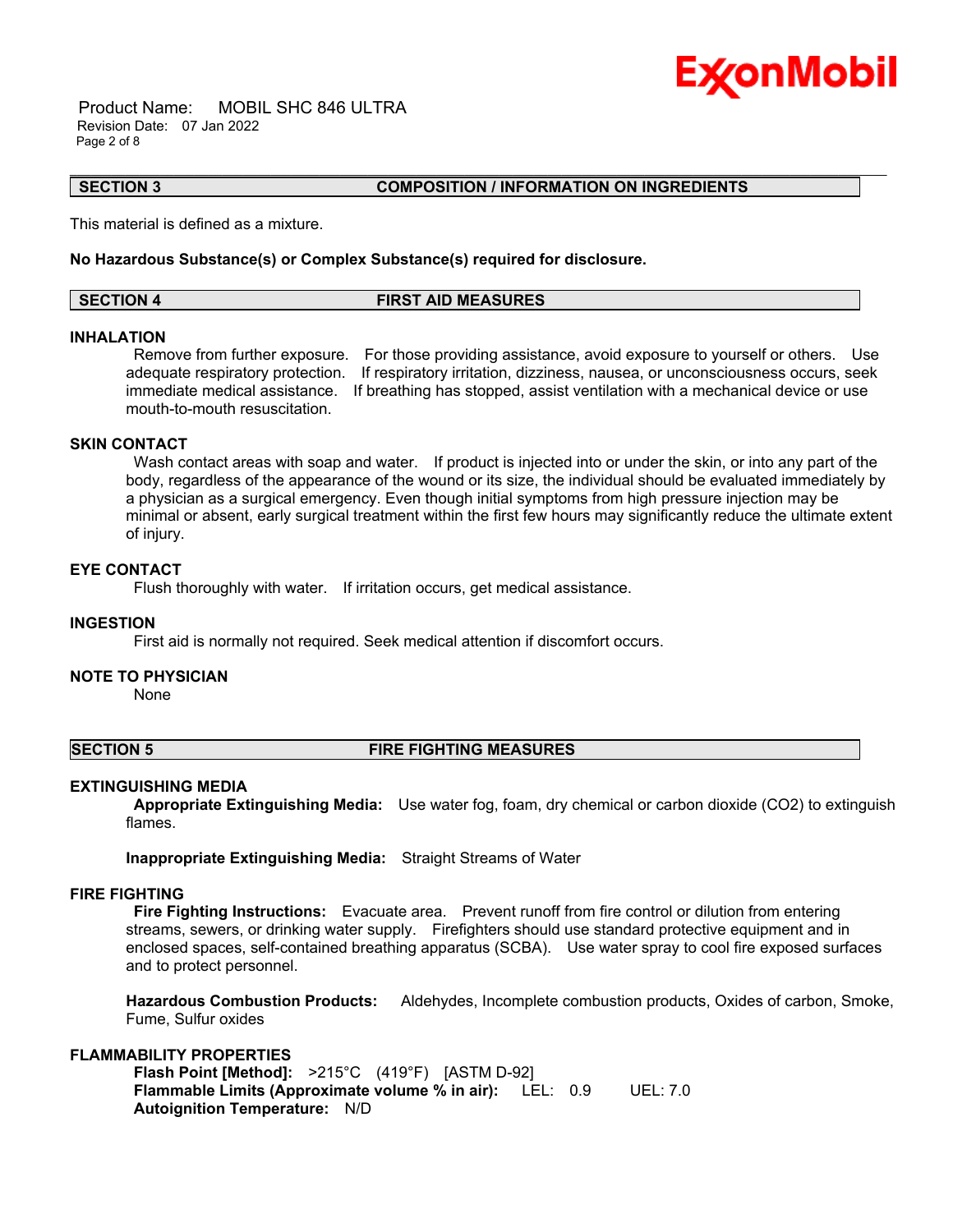

 Product Name: MOBIL SHC 846 ULTRA Revision Date: 07 Jan 2022 Page 3 of 8

# **SECTION 6 ACCIDENTAL RELEASE MEASURES**

# **NOTIFICATION PROCEDURES**

In the event of a spill or accidental release, notify relevant authorities in accordance with all applicable regulations.

\_\_\_\_\_\_\_\_\_\_\_\_\_\_\_\_\_\_\_\_\_\_\_\_\_\_\_\_\_\_\_\_\_\_\_\_\_\_\_\_\_\_\_\_\_\_\_\_\_\_\_\_\_\_\_\_\_\_\_\_\_\_\_\_\_\_\_\_\_\_\_\_\_\_\_\_\_\_\_\_\_\_\_\_\_\_\_\_\_\_\_\_\_\_\_\_\_\_\_\_\_\_\_\_\_\_\_\_\_\_\_\_\_\_\_\_\_\_

# **PROTECTIVE MEASURES**

Avoid contact with spilled material. See Section 5 for fire fighting information. See the Hazard Identification Section for Significant Hazards. See Section 4 for First Aid Advice. See Section 8 for advice on the minimum requirements for personal protective equipment. Additional protective measures may be necessary, depending on the specific circumstances and/or the expert judgment of the emergency responders.

#### **SPILL MANAGEMENT**

**Land Spill:** Stop leak if you can do it without risk. Recover by pumping or with suitable absorbent.

**Water Spill:** Stop leak if you can do it without risk. Confine the spill immediately with booms. Warn other shipping. Remove from the surface by skimming or with suitable absorbents. Seek the advice of a specialist before using dispersants.

Water spill and land spill recommendations are based on the most likely spill scenario for this material; however, geographic conditions, wind, temperature, (and in the case of a water spill) wave and current direction and speed may greatly influence the appropriate action to be taken. For this reason, local experts should be consulted. Note: Local regulations may prescribe or limit action to be taken.

# **ENVIRONMENTAL PRECAUTIONS**

Large Spills: Dike far ahead of liquid spill for later recovery and disposal. Prevent entry into waterways, sewers, basements or confined areas.

### **SECTION 7 HANDLING AND STORAGE**

### **HANDLING**

 Prevent small spills and leakage to avoid slip hazard. Material can accumulate static charges which may cause an electrical spark (ignition source). When the material is handled in bulk, an electrical spark could ignite any flammable vapors from liquids or residues that may be present (e.g., during switch-loading operations). Use proper bonding and/or ground procedures. However, bonding and grounds may not eliminate the hazard from static accumulation. Consult local applicable standards for guidance. Additional references include American Petroleum Institute 2003 (Protection Against Ignitions Arising out of Static, Lightning and Stray Currents) or National Fire Protection Agency 77 (Recommended Practice on Static Electricity) or CENELEC CLC/TR 50404 (Electrostatics - Code of practice for the avoidance of hazards due to static electricity).

**Static Accumulator:** This material is a static accumulator.

# **STORAGE**

The type of container used to store the material may affect static accumulation and dissipation. Do not store in open or unlabelled containers. Keep away from incompatible materials.

# **SECTION 8 EXPOSURE CONTROLS / PERSONAL PROTECTION**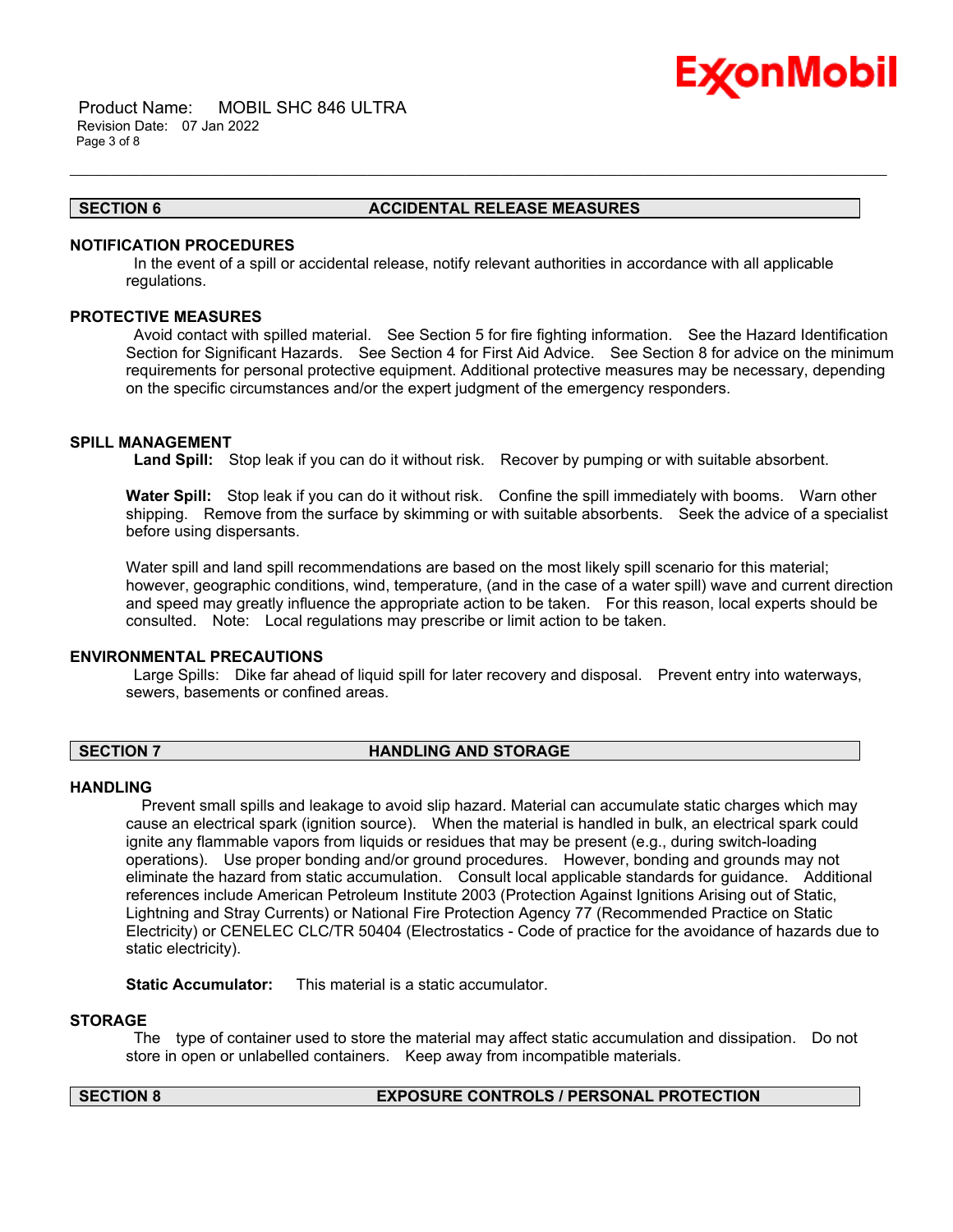

**Exposure limits/standards for materials that can be formed when handling this product:** When mists/aerosols can occur the following is recommended:  $5 \text{ mg/m}^3$  - ACGIH TLV (inhalable fraction).

\_\_\_\_\_\_\_\_\_\_\_\_\_\_\_\_\_\_\_\_\_\_\_\_\_\_\_\_\_\_\_\_\_\_\_\_\_\_\_\_\_\_\_\_\_\_\_\_\_\_\_\_\_\_\_\_\_\_\_\_\_\_\_\_\_\_\_\_\_\_\_\_\_\_\_\_\_\_\_\_\_\_\_\_\_\_\_\_\_\_\_\_\_\_\_\_\_\_\_\_\_\_\_\_\_\_\_\_\_\_\_\_\_\_\_\_\_\_

# **Biological limits**

No biological limits allocated.

NOTE: Limits/standards shown for guidance only. Follow applicable regulations.

# **ENGINEERING CONTROLS**

The level of protection and types of controls necessary will vary depending upon potential exposure conditions. Control measures to consider:

No special requirements under ordinary conditions of use and with adequate ventilation.

### **PERSONAL PROTECTION**

Personal protective equipment selections vary based on potential exposure conditions such as applications, handling practices, concentration and ventilation. Information on the selection of protective equipment for use with this material, as provided below, is based upon intended, normal usage.

**Respiratory Protection:** If engineering controls do not maintain airborne contaminant concentrations at a level which is adequate to protect worker health, an approved respirator may be appropriate. Respirator selection, use, and maintenance must be in accordance with regulatory requirements, if applicable. Types of respirators to be considered for this material include:

No special requirements under ordinary conditions of use and with adequate ventilation. Particulate

For high airborne concentrations, use an approved supplied-air respirator, operated in positive pressure mode. Supplied air respirators with an escape bottle may be appropriate when oxygen levels are inadequate, gas/vapor warning properties are poor, or if air purifying filter capacity/rating may be exceeded.

**Hand Protection:** Any specific glove information provided is based on published literature and glove manufacturer data. Glove suitability and breakthrough time will differ depending on the specific use conditions. Contact the glove manufacturer for specific advice on glove selection and breakthrough times for your use conditions. Inspect and replace worn or damaged gloves. The types of gloves to be considered for this material include:

No protection is ordinarily required under normal conditions of use. Nitrile,Viton

**Eye Protection:** If contact is likely, safety glasses with side shields are recommended.

**Skin and Body Protection:** Any specific clothing information provided is based on published literature or manufacturer data. The types of clothing to be considered for this material include:

No skin protection is ordinarily required under normal conditions of use. In accordance with good industrial hygiene practices, precautions should be taken to avoid skin contact.

**Specific Hygiene Measures:** Always observe good personal hygiene measures, such as washing after handling the material and before eating, drinking, and/or smoking. Routinely wash work clothing and protective equipment to remove contaminants. Discard contaminated clothing and footwear that cannot be cleaned. Practice good housekeeping.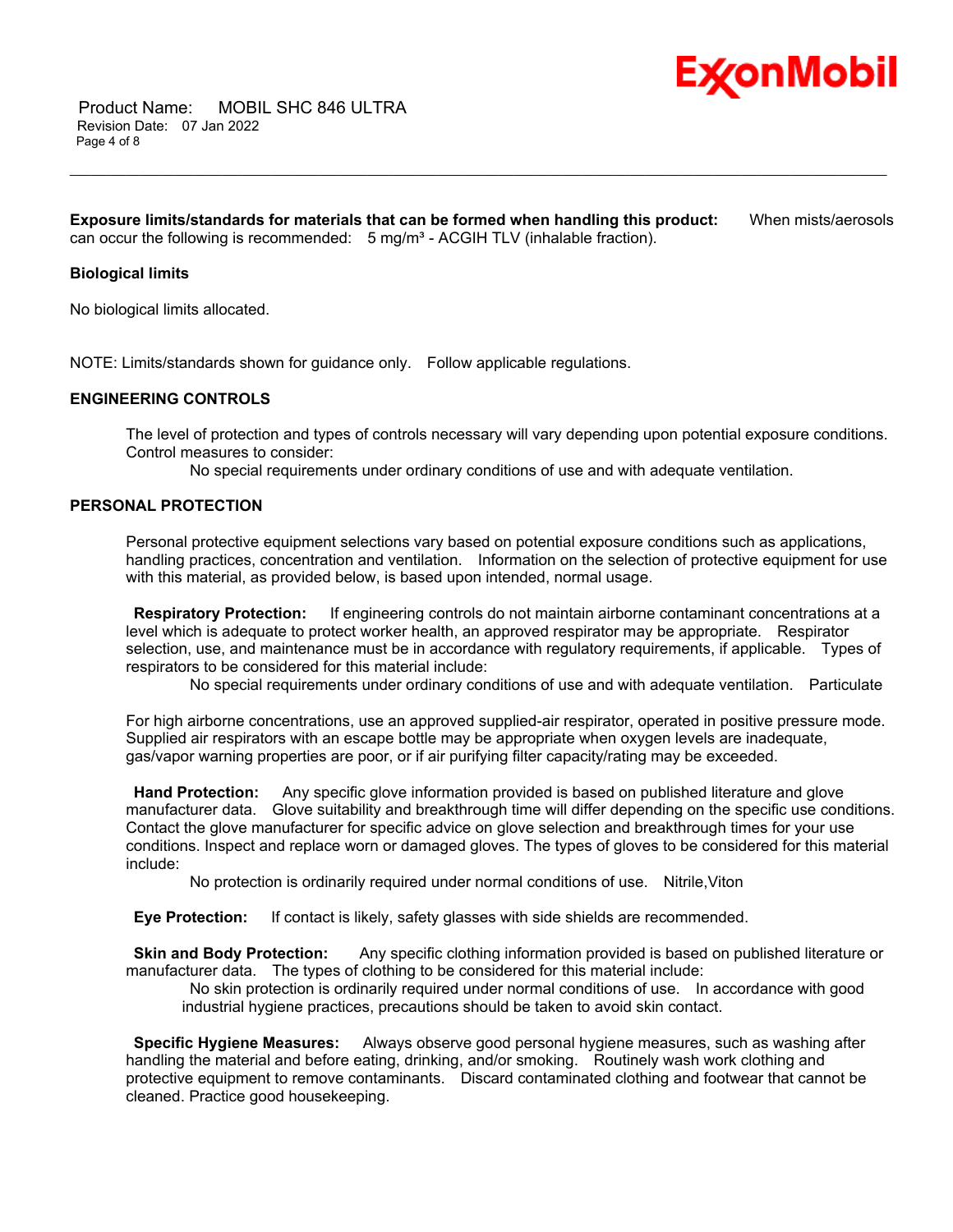

 Product Name: MOBIL SHC 846 ULTRA Revision Date: 07 Jan 2022 Page 5 of 8

#### **ENVIRONMENTAL CONTROLS**

Comply with applicable environmental regulations limiting discharge to air, water and soil. Protect the environment by applying appropriate control measures to prevent or limit emissions.

# **SECTION 9 PHYSICAL AND CHEMICAL PROPERTIES**

**Note: Physical and chemical properties are provided for safety, health and environmental considerations only and may not fully represent product specifications. Contact the Supplier for additional information.**

\_\_\_\_\_\_\_\_\_\_\_\_\_\_\_\_\_\_\_\_\_\_\_\_\_\_\_\_\_\_\_\_\_\_\_\_\_\_\_\_\_\_\_\_\_\_\_\_\_\_\_\_\_\_\_\_\_\_\_\_\_\_\_\_\_\_\_\_\_\_\_\_\_\_\_\_\_\_\_\_\_\_\_\_\_\_\_\_\_\_\_\_\_\_\_\_\_\_\_\_\_\_\_\_\_\_\_\_\_\_\_\_\_\_\_\_\_\_

# **GENERAL INFORMATION**

**Physical State:** Liquid **Color:** Yellow **Odor:** Characteristic **Odor Threshold:** N/D

# **IMPORTANT HEALTH, SAFETY, AND ENVIRONMENTAL INFORMATION**

**Relative Density (at 15 °C):** 0.843 **Flammability (Solid, Gas):** N/A **Flash Point [Method]:** >215°C (419°F) [ASTM D-92] **Flammable Limits (Approximate volume % in air):** LEL: 0.9 UEL: 7.0 **Autoignition Temperature:** N/D **Boiling Point / Range:** > 316°C (600°F) **Decomposition Temperature:** N/D **Vapor Density (Air = 1):** > 2 at 101 kPa **Vapor Pressure:** < 0.013 kPa (0.1 mm Hg) at 20 °C **Evaporation Rate (n-butyl acetate = 1):** N/D **pH:** N/A **Log Pow (n-Octanol/Water Partition Coefficient):** > 3.5 **Solubility in Water:** Negligible **Viscosity:** >41.6 cSt (41.6 mm2/sec) at 40 °C | >6.04 cSt (6.04 mm2/sec) at 100°C [ASTM D 445] **Oxidizing Properties:** See Hazards Identification Section.

# **OTHER INFORMATION**

**Freezing Point:** N/D **Melting Point:** N/A **Pour Point:** -27°C (-17°F)

### **SECTION 10 STABILITY AND REACTIVITY**

**STABILITY:** Material is stable under normal conditions.

**CONDITIONS TO AVOID:** Excessive heat. High energy sources of ignition.

**MATERIALS TO AVOID:** Strong oxidizers

**HAZARDOUS DECOMPOSITION PRODUCTS:** Material does not decompose at ambient temperatures.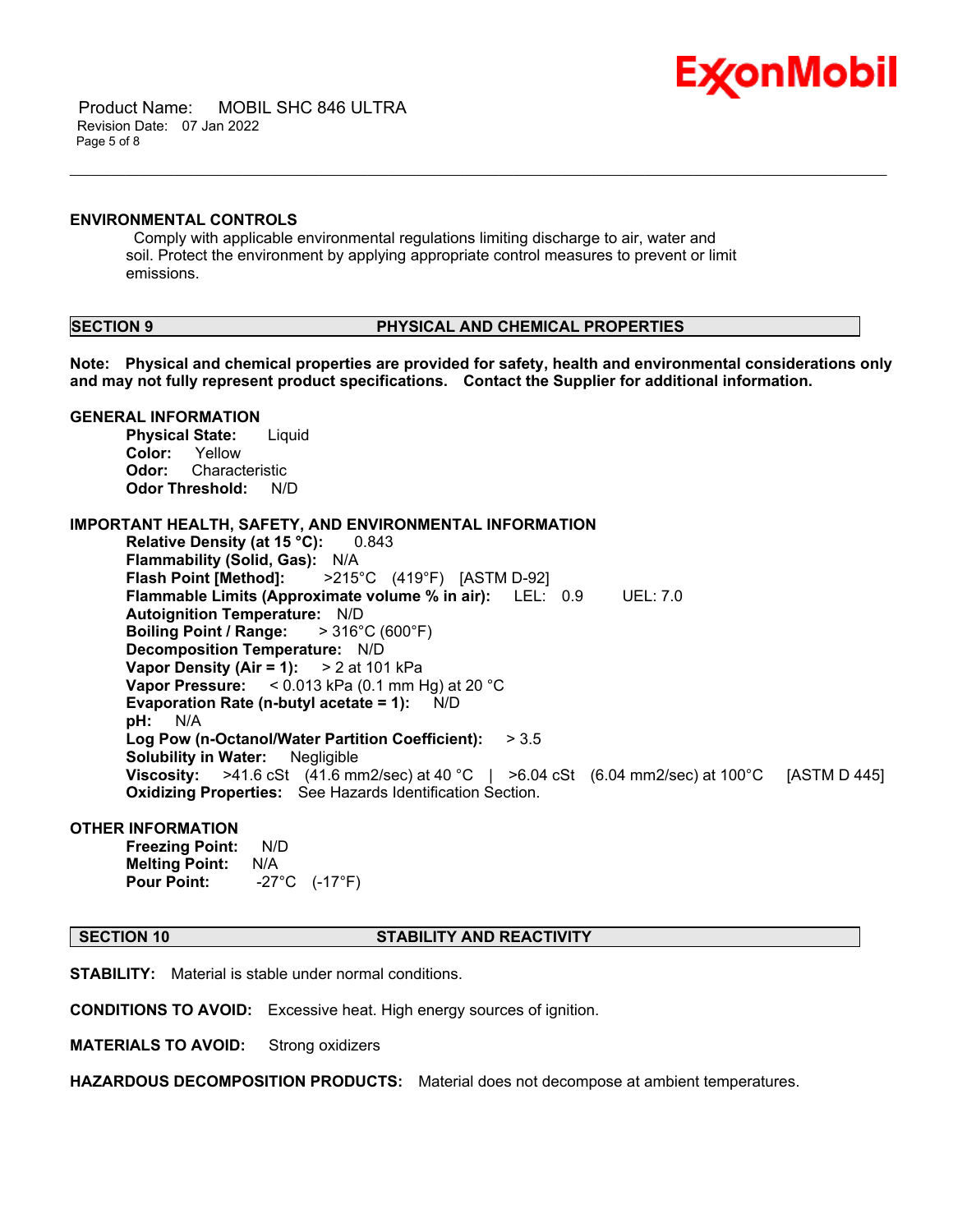

 Product Name: MOBIL SHC 846 ULTRA Revision Date: 07 Jan 2022 Page 6 of 8

# **POSSIBILITY OF HAZARDOUS REACTIONS:** Hazardous polymerization will not occur.

# **SECTION 11 TOXICOLOGICAL INFORMATION**

\_\_\_\_\_\_\_\_\_\_\_\_\_\_\_\_\_\_\_\_\_\_\_\_\_\_\_\_\_\_\_\_\_\_\_\_\_\_\_\_\_\_\_\_\_\_\_\_\_\_\_\_\_\_\_\_\_\_\_\_\_\_\_\_\_\_\_\_\_\_\_\_\_\_\_\_\_\_\_\_\_\_\_\_\_\_\_\_\_\_\_\_\_\_\_\_\_\_\_\_\_\_\_\_\_\_\_\_\_\_\_\_\_\_\_\_\_\_

# **INFORMATION ON TOXICOLOGICAL EFFECTS**

| <b>Hazard Class</b>                                               | <b>Conclusion / Remarks</b>                                                                                       |
|-------------------------------------------------------------------|-------------------------------------------------------------------------------------------------------------------|
| Inhalation                                                        |                                                                                                                   |
| Acute Toxicity: No end point data for<br>material.                | Minimally Toxic. Based on assessment of the components.                                                           |
| Irritation: No end point data for material.                       | Negligible hazard at ambient/normal handling temperatures.                                                        |
| Ingestion                                                         |                                                                                                                   |
| Acute Toxicity: No end point data for<br>material.                | Minimally Toxic. Based on assessment of the components.                                                           |
| <b>Skin</b>                                                       |                                                                                                                   |
| Acute Toxicity: No end point data for<br>material.                | Minimally Toxic. Based on assessment of the components.                                                           |
| Skin Corrosion/Irritation: No end point data<br>for material.     | Negligible irritation to skin at ambient temperatures. Based on<br>assessment of the components.                  |
| <b>Eye</b>                                                        |                                                                                                                   |
| Serious Eye Damage/Irritation: No end point<br>data for material. | May cause mild, short-lasting discomfort to eyes. Based on<br>assessment of the components.                       |
| <b>Sensitization</b>                                              |                                                                                                                   |
| Respiratory Sensitization: No end point data<br>for material.     | Not expected to be a respiratory sensitizer.                                                                      |
| Skin Sensitization: No end point data for<br>material.            | Not expected to be a skin sensitizer. Based on assessment of the<br>components.                                   |
| Aspiration: Data available.                                       | Not expected to be an aspiration hazard. Based on physico-<br>chemical properties of the material.                |
| Germ Cell Mutagenicity: No end point data<br>for material.        | Not expected to be a germ cell mutagen. Based on assessment of<br>the components.                                 |
| Carcinogenicity: No end point data for<br>material.               | Not expected to cause cancer. Based on assessment of the<br>components.                                           |
| Reproductive Toxicity: No end point data<br>for material.         | Not expected to be a reproductive toxicant. Based on assessment<br>of the components.                             |
| Lactation: No end point data for material.                        | Not expected to cause harm to breast-fed children.                                                                |
| <b>Specific Target Organ Toxicity (STOT)</b>                      |                                                                                                                   |
| Single Exposure: No end point data for<br>material.               | Not expected to cause organ damage from a single exposure.                                                        |
| Repeated Exposure: No end point data for<br>material.             | Not expected to cause organ damage from prolonged or repeated<br>exposure. Based on assessment of the components. |

# **OTHER INFORMATION**

# **Contains:**

Synthetic base oils: Not expected to cause significant health effects under conditions of normal use, based on laboratory studies with the same or similar materials. Not mutagenic or genotoxic. Not sensitizing in test animals and humans.

## **IARC Classification:**

**The following ingredients are cited on the lists below:** None.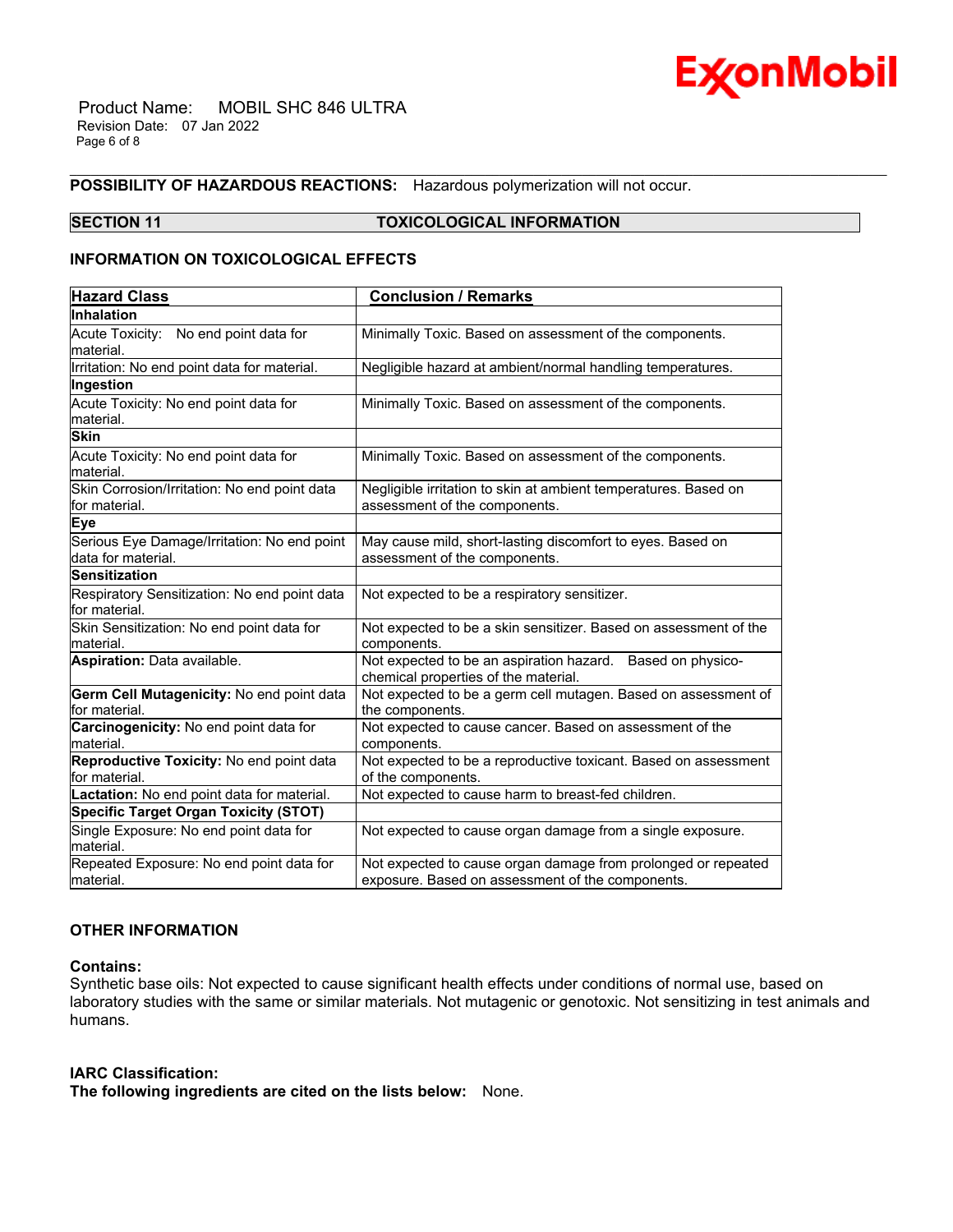

 Product Name: MOBIL SHC 846 ULTRA Revision Date: 07 Jan 2022 Page 7 of 8

# --REGULATORY LISTS SEARCHED-- 1 = IARC 1 2 = IARC 2A 3 = IARC 2B

\_\_\_\_\_\_\_\_\_\_\_\_\_\_\_\_\_\_\_\_\_\_\_\_\_\_\_\_\_\_\_\_\_\_\_\_\_\_\_\_\_\_\_\_\_\_\_\_\_\_\_\_\_\_\_\_\_\_\_\_\_\_\_\_\_\_\_\_\_\_\_\_\_\_\_\_\_\_\_\_\_\_\_\_\_\_\_\_\_\_\_\_\_\_\_\_\_\_\_\_\_\_\_\_\_\_\_\_\_\_\_\_\_\_\_\_\_\_

# **SECTION 12 ECOLOGICAL INFORMATION**

The information given is based on data for the material, components of the material, or for similar materials, through the application of bridging principals.

### **ECOTOXICITY**

Material -- Not expected to be harmful to aquatic organisms.

# **MOBILITY**

 Base oil component -- Low solubility and floats and is expected to migrate from water to the land. Expected to partition to sediment and wastewater solids.

| <b>SECTION 13</b> | <b>DISPOSAL CONSIDERATIONS</b> |
|-------------------|--------------------------------|
|                   |                                |

Disposal recommendations based on material as supplied. Disposal must be in accordance with current applicable laws and regulations, and material characteristics at time of disposal.

# **DISPOSAL RECOMMENDATIONS**

Product is suitable for burning in an enclosed controlled burner for fuel value or disposal by supervised incineration at very high temperatures to prevent formation of undesirable combustion products. Protect the environment. Dispose of used oil at designated sites. Minimize skin contact. Do not mix used oils with solvents, brake fluids or coolants.

**Empty Container Warning** Empty Container Warning (where applicable): Empty containers may contain residue and can be dangerous. Do not attempt to refill or clean containers without proper instructions. Empty drums should be completely drained and safely stored until appropriately reconditioned or disposed. Empty containers should be taken for recycling, recovery, or disposal through suitably qualified or licensed contractor and in accordance with governmental regulations. DO NOT PRESSURISE, CUT, WELD, BRAZE, SOLDER, DRILL, GRIND, OR EXPOSE SUCH CONTAINERS TO HEAT, FLAME, SPARKS, STATIC ELECTRICITY, OR OTHER SOURCES OF IGNITION. THEY MAY EXPLODE AND CAUSE INJURY OR DEATH.

### **SECTION 14 TRANSPORT INFORMATION**

**LAND** : Not Regulated for Land Transport

**SEA (IMDG):** Not Regulated for Sea Transport according to IMDG-Code

**Marine Pollutant:** No

**AIR (IATA):** Not Regulated for Air Transport

# **SECTION 15 REGULATORY INFORMATION**